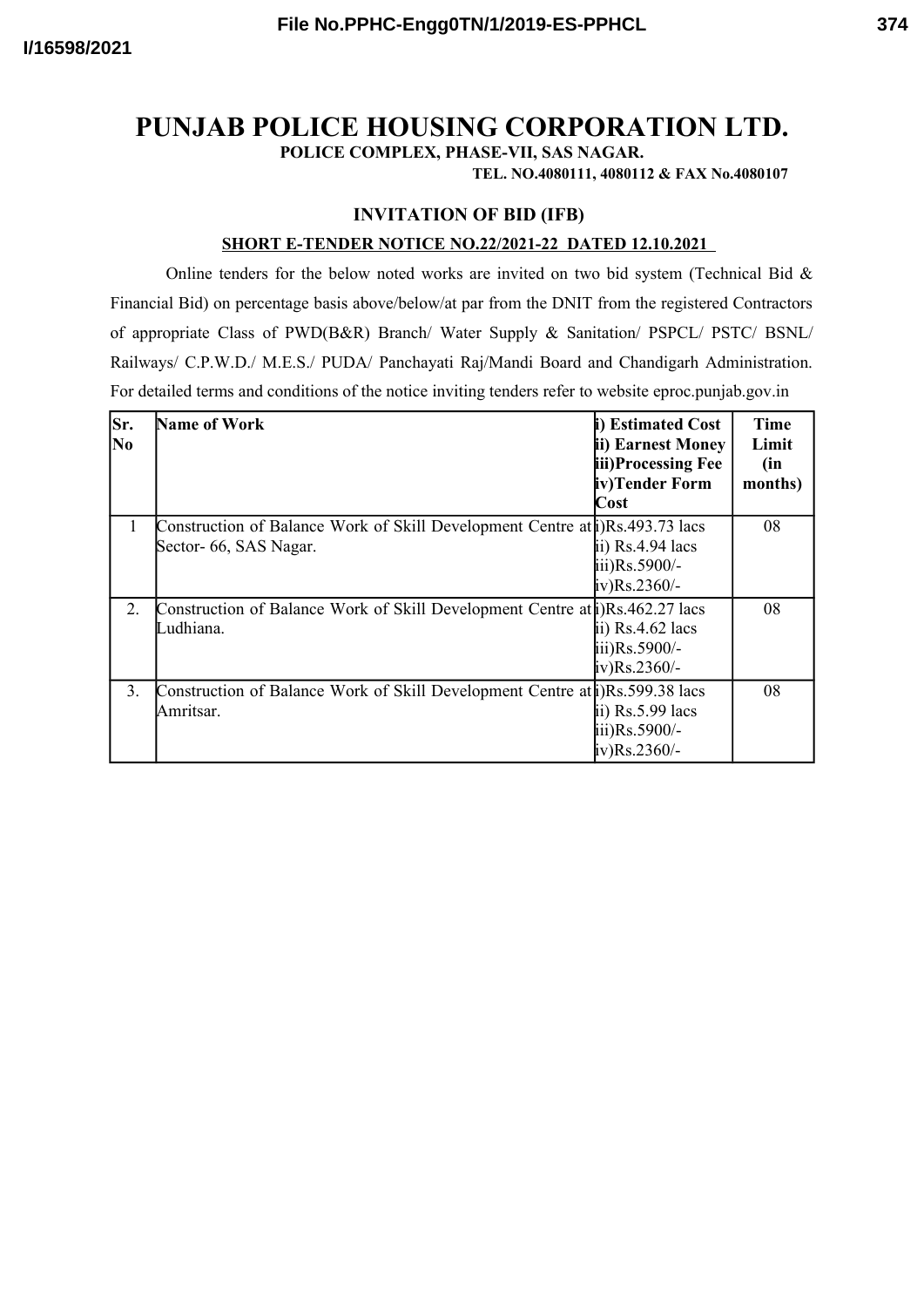| i)Start Date of Down Loading                    | 13.10.2021 Time 17:00 Hrs. |
|-------------------------------------------------|----------------------------|
| ii) Last Date of Bid Submission                 | 28.10.2021 Time 11:00 Hrs. |
| iii) Date $\&$ Time of Opening of Technical Bid | 29.10.2021 Time 11:00 Hrs. |

## **CONDITIONS:**